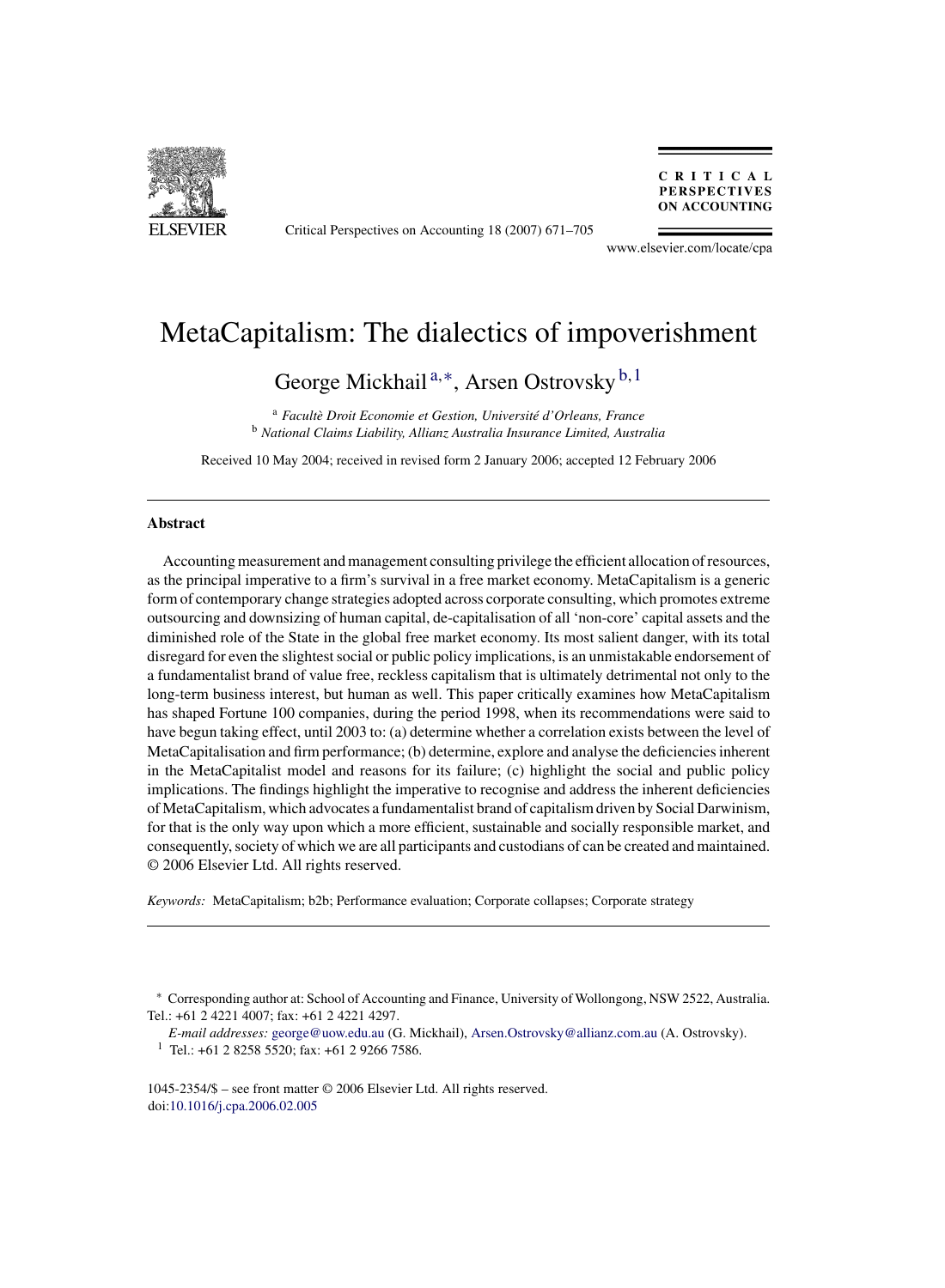## **1. Introduction**

MetaCapitalism advocates a radical transformation of existing corporate structures, characterized by the creation and maintenance of large bases of physical and human capital, to the MetaCapitalist firm—scarcely capitalised, brand focused, highly flexible, devoted to customer satisfaction, and driven by the Internet and e-networks. It seeks opportunities in the Internet as a disruptive technology on a global scale to create value. The perceived change is in the shift from the traditional scale economics business model to a new business process model that utilises Internet business to business (b2b) technologies to create and enhance electronic trade exchange relationships across the supply and demand chains, so as to lower transaction and procurement costs, and drive faster innovation.

The strategy advocates a radical outsourcing and downsizing of human capital, decapitalisation of all non-core capital assets and the diminished role of the State in the free market economy. It relies on the creation of Value Added Communities (VACs), which are on-line exchanges that enable MetaCapitalist firms to form networks and alliances with other companies that focus on key parts of the supply and demand chain. These VACs leverage and diffuse the financial, human, intellectual, technological and brand capital in ways designed to accelerate economic growth.

The strategy is not a novel concept with its focus on downsizing, de-capitalisation and quest for efficiency, but it does however develop its revolutionary character as a result of the innovatory effect of the Internet and e-market technology, the radical and fundamentalist nature of its recommendations, and utter disregard for any social or public policy implications.

The promises of 'untold riches,' such as "the period 2000–2002 will represent the single greatest change in worldwide economic and business conditions ever,"<sup>2</sup> where global capital markets will increase from US\$ 20 trillion to US\$ 200 trillion in less than 10 years,<sup>3</sup> while the Dow Jones will rise to 100,000 points are quite irresistible and seductive.<sup>4</sup> How can you go wrong then one has to ask?

MetaCapitalism appears perfect, even flawless but, upon closer examination, one comes to the sobering realisation that firms such as Cisco, Ford, General Electric and Dell, amongst many others, touted as MetaCapitalist leaders, have in fact experienced significant decreases in overall market value, as represented in their share price—a key measure of MetaCapitalist performance. Additionally, the recent global economic upheaval of corporate collapses, like Enron and WorldCom, could not have been averted regardless of the dismal failure of their accountants, Arthur Andersen—if MetaCapitalism had not been implemented to such an extent. Others who have also aggressively implemented the strategy have been acquired, or fallen out of the Fortune 100 rankings—such as Compaq, Lucent Technologies, Merrill Lynch and Delphi, to name a few. The broader economy has not experienced the promised "exponential accumulation of mass,"<sup>3</sup> and markets have remained stagnant, with many in fact displaying signs of negative growth and recession, only now beginning to rise from the

<sup>2</sup> [Michaels, 2000, p](#page--1-0). 34.

<sup>&</sup>lt;sup>3</sup> [Means and Schneider, 2000, p](#page--1-0). xx.

<sup>4</sup> [Means and Schneider, 2000, p](#page--1-0). 34.